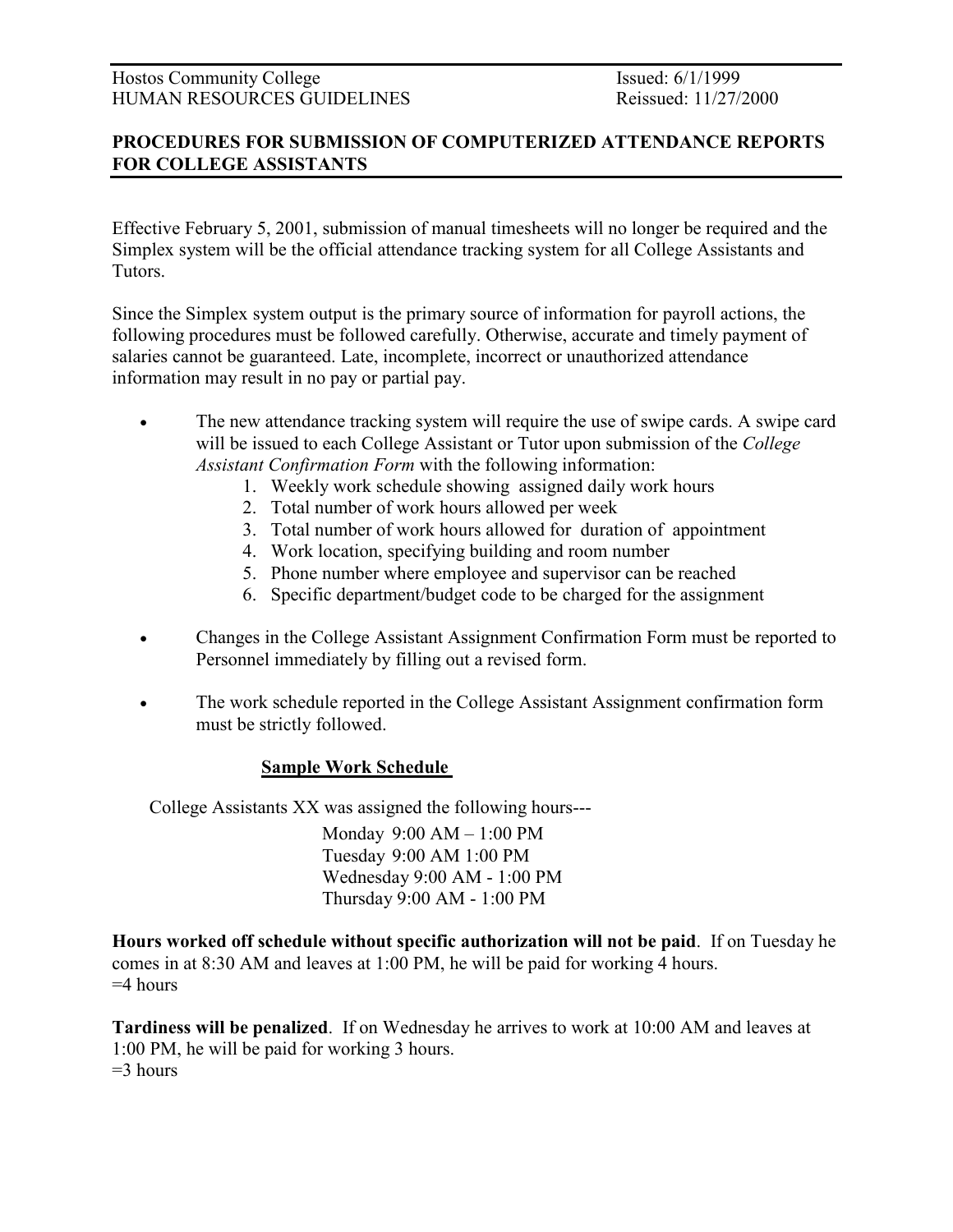Cutting off early, before scheduled departure time will be penalized. If on Thursday, College Assistant XX comes in at 1:00 PM and leaves at 4:00 PM instead of 5:00 PM, he will be paid for working only 3 hours.

Authorized hours worked off schedule will be paid. If on Friday, College Assistant XX comes in at 9:00 AM and was asked by the Department Head to work until 2:00 PM, he will be paid for working 5 hours provided the Department Head indicates (writes) his authorization on the computerized attendance report.

 $=$  5 hours

 In this particular illustration, College Assistant XX will be paid for Working a total of 20 hours.

College Assistants are expected to proceed to their work location or station immediately after swiping in. A maximum of 6 minutes travel time from the swiping stations to the work locations will be allowed. Department Heads/Chairs or designated timekeepers must make the necessary indications on the attendance printouts when there is an inordinate difference between the time indicated on the attendance printout and arrival time in the department so appropriate changes can be made by Personnel.

Absences will be indicated by the lack of entries (gaps) in those spaces where time swipes would have been printed. Department Heads/Chairs or designated timekeepers should then put such entries as "annual leave", "sick leave", "jury duty", "unauthorized absence", etc. as appropriate and subject to availability of leave accruals.

College Assistants who have been assigned to work more than 6 hours in a particular day must take a mandatory, unpaid lunch hour

College assistants who work more than one department just notify all of their supervisors about their other work assignments. Assignments that overlap will not be allowed. In addition, since attendance tracking is linked to budget monitoring, College Assistants with multiple assignments must report attendance in each department by swiping in and out of every assignment. Failure to do this will result in incomplete pay.

- Personnel will print the attendance reports for distribution by the Mail Room in time for the 12:00 noon mail pick up every Monday following each Friday payday. In the event of any system failure or delay, e-mails or faxes advising alternative procedures or instructions will be sent by Personnel to all departments.
- All attendance reports must be returned personally or by inter-office mail to be received in Personnel no later than 4:30 PM of the Monday following each Friday payday. In the event of emergencies, signed/approved attendance reports as well as documents that complete or correct submissions may be taxed to Personnel (Ext. #6621), also no later than 4:00 PM of the Tuesday following payday. Originals for taxed documents must be sent by inter-office mail to Personnel with the indication "copy taxed on 00/00/00 (date)." No pay will be generated for any employee whose attendance cannot be verified.
- Each supervisor will name a timekeeper to sign/approve timesheets in his/her absence, as well as provide Personnel with the phone and fax numbers that Personnel can use in matters pertaining to the administration of attendance reports.
- Supervisors will review each report carefully --- making sure all blanks or missing information have been filled and that all entries are accurate. Supervisors must correct mistakes in the report and affix their initials after each correction. They must also provide